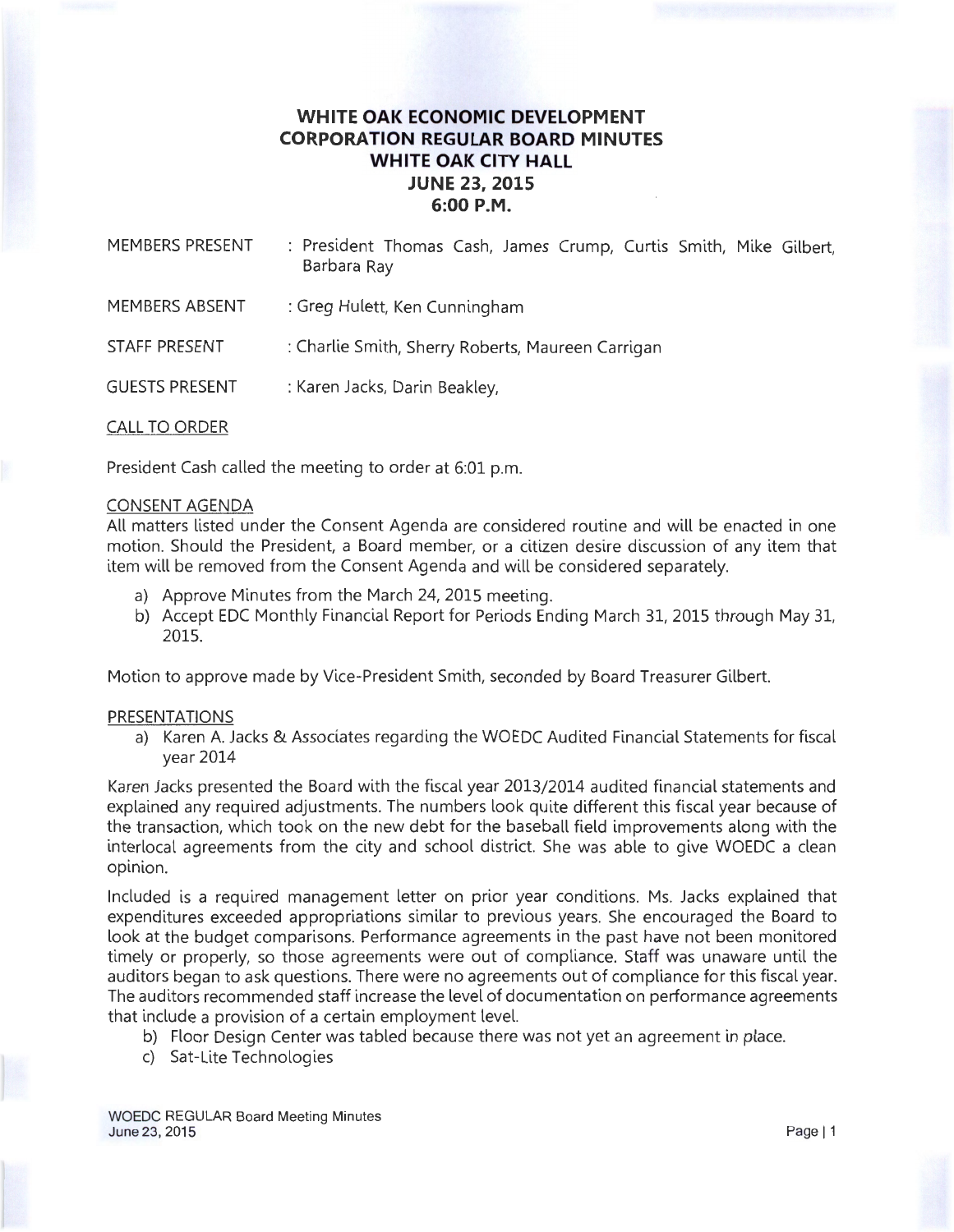Darin Beakley gave a PowerPoint presentation to the Board about their company. The company makes portable satellite communication antennas. They did their first antenna in 2007 for CSPAN. They were previously a part of the professional management team for Vertex before they created their own company. Sat-Lite employs about 15 people and is currently in a 5,000 sq. ft. building on Fisher Road. They are out of space for parking and storage. They are highly interested in a lot in the Willow Lake Business Park and to construct a 10,000 sq. ft. building, which can be added onto later. They currently outsource the fabrication of their product and this move will allow the employees to do the work in-house rather than outsource it.

Mr. Beakley informed the Board of his plan to move the manufacturing part of the business first then follow up with the move of office personnel. There was discussion regarding the powder coating of their products. Mr. Beakley explained that this particular location was advantageous because of their vendors.

Vice-President Smith questioned if their building was 5,000 sq. ft. but they use the 10,000 sq. ft. behind them. Mr. Beakley answered no; the owner just signed a long-term lease for the back area. City Coordinator Smith stated how he has yet to get to park in a parking space at their office. The employees have to move inventory out into the driveway every morning just so they can work.

Board Treasurer Gilbert inquired about the 15 employees that would transfer to the new location. Mr. Beakley stated there would be 15 employees to transfer and there would be new employees needed if they bring their outsourcing work in-house. More discussion followed about the space needed and whether the company needed one or two lots in the Willow Lake Business Park. Mr. Beakley explained the importance of the need for southern exposure required to test the antennas.

City Coordinator Smith stated he would like Darin to speak about their growth and their products. Mr. Beakley stated how the company started selling products at the end of 2007 and they only had two products. He discussed his attendance at tradeshows and how the company has developed over the years. Sat-Lite currently sells 18-20 high-dollar products. The least expensive product they sell is around \$8,000 and the most expensive is around \$100,000. In 2009 through 2010, the industry slowed down but they kept working on products. Last year they started doubling their sales. The company is no longer in startup mode and has a good reputation. Mr. Beakley informed the Board that Sat-Lite is ready to take the next step.

Adjourned to close session at 6:38 p.m.

### EXECUTIVE SESSION

- a) Deliberations regarding real property pursuant to Chapter 551.072 of the Texas Government Code for discussion regarding the sale, purchase, and lease of real property.
- b) Deliberations regarding economic development negotiations pursuant to Chapter 551.087 of the Texas Government Code for discussion of negotiations, activity, prospects, leads, and other economic development topics for the purpose of discussing economic development.

Discussions regarding negotiations with the following prospects:

- 1. Smallwood Management Company, LLC.
- 2. Floor Design Center
- 3. Sat-Lite Technologies

WOEDC REGULAR Board Meeting Minutes June 23, 2015 Page 12